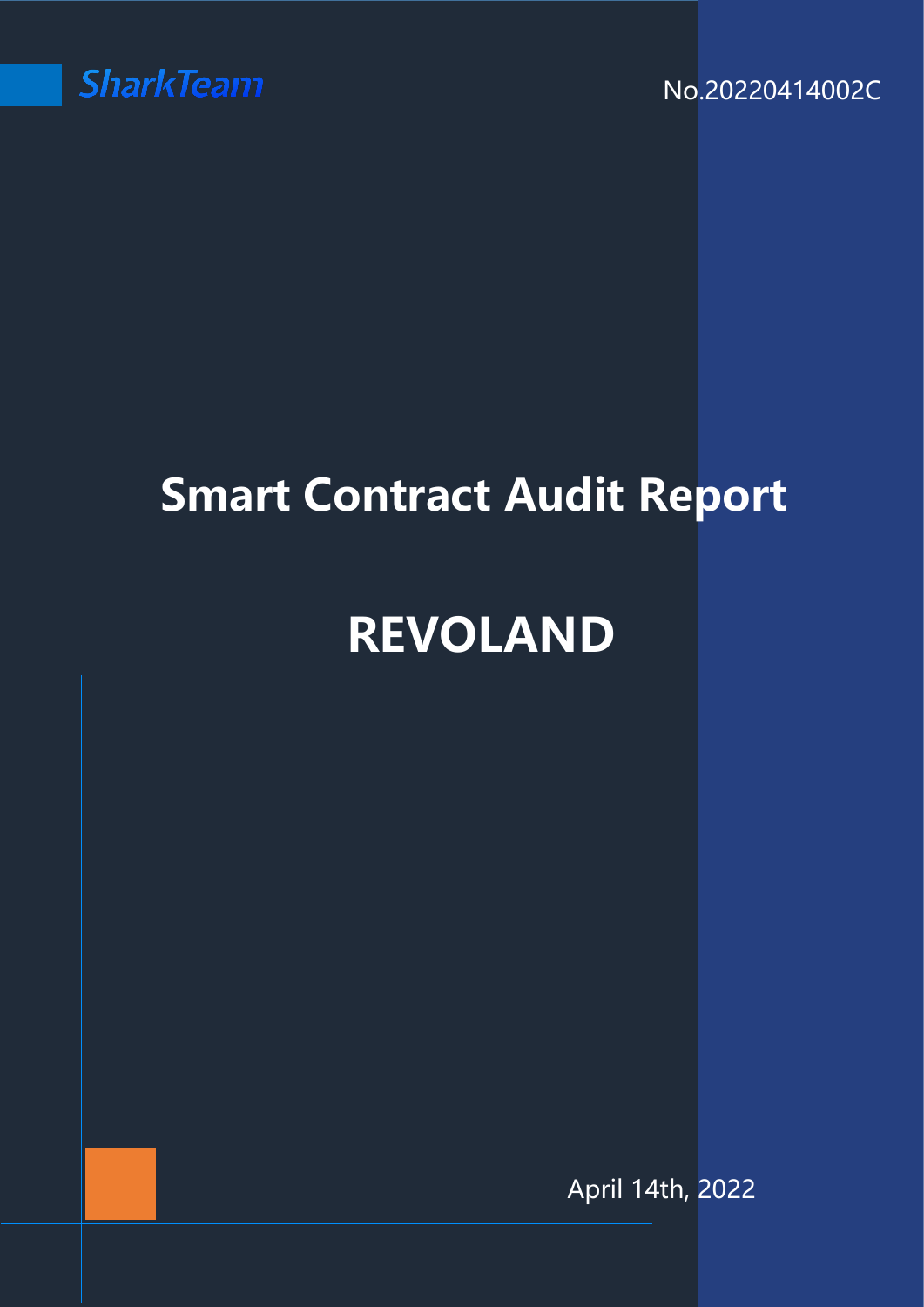## **Copyright**

All rights reserved by SharkTeam. Unless otherwise specified, the copyright or other related rights of any text description, document format, illustration, photo, method, process, etc. in this document belong to SharkTeam. Without the written consent of SharkTeam, no one is allowed to copy, extract, back up, modify, disseminate, translate into other languages or use all or part of this manual for commercial purposes in any way or form.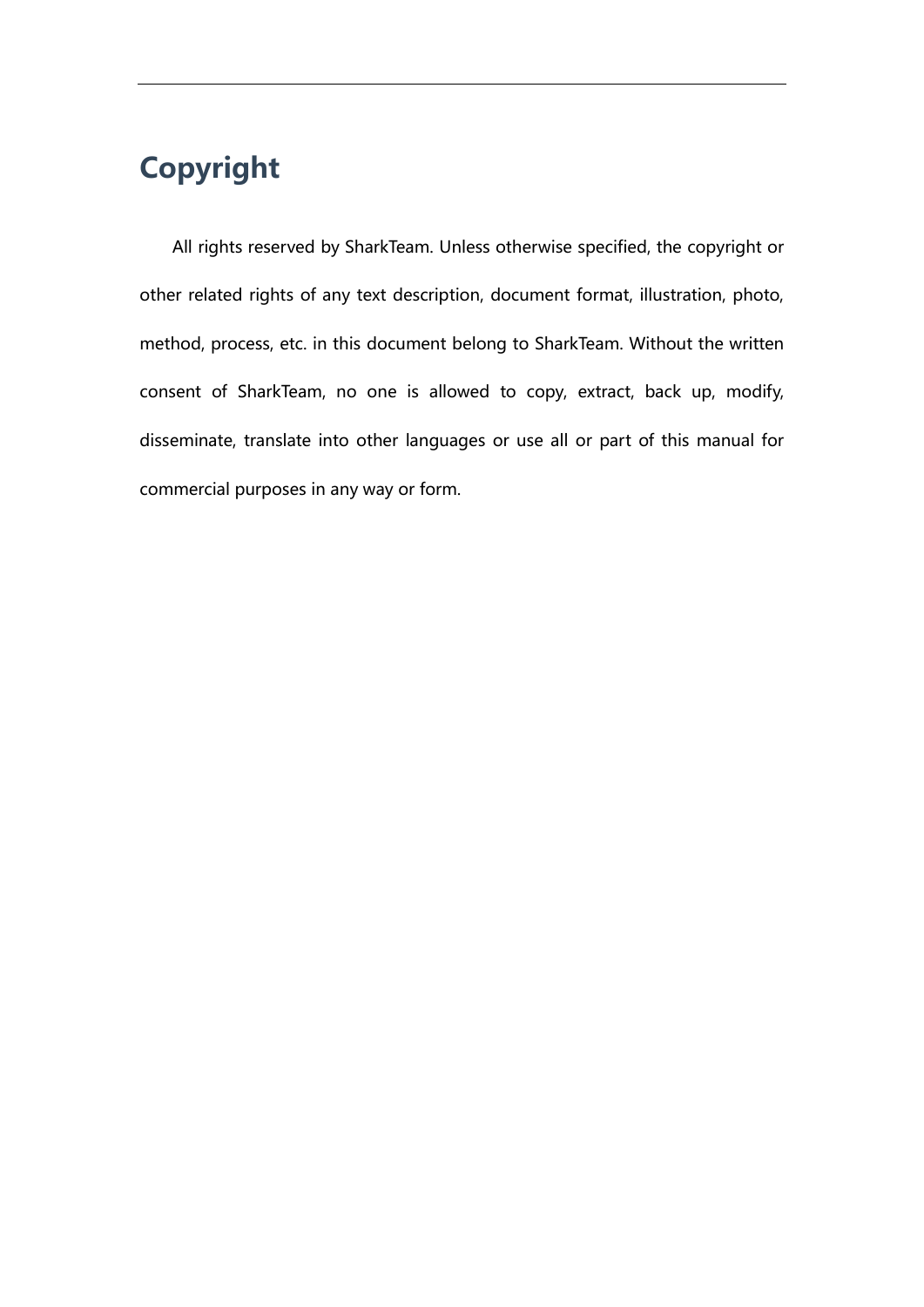## **1. Overview**

SharkTeam recently received the requirements for REVOLAND smart contracts audit. In this audit, the SharkTeam security experts communicate with REVOLAND team to conduct smart contract security audit under controllable operation, so as to avoid any risk in the audit process as far as possible.

#### **Project Overview:**

| <b>Project Name</b> | <b>REVOLAND</b>                  |
|---------------------|----------------------------------|
| <b>Description</b>  | NFT, GameFi                      |
| Language            | Solidity                         |
| <b>Codebase</b>     | Private Repo                     |
| MD <sub>5</sub>     | F3CF7429E44D5EA2DBBD95072D7A76D8 |

# **Audit method:**

Firstly, through static analysis, dynamic analysis and other analysis technologies, the smart contracts in the project were automatically scanned and manually reviewed; after that, the SharkTeam security experts conducted a detailed manual audit of the smart contracts line-by-line. From the four dimensions of high-level language, virtual machine, blockchain, and business logic, nearly 200 audit items of smart contracts have been comprehensively audited.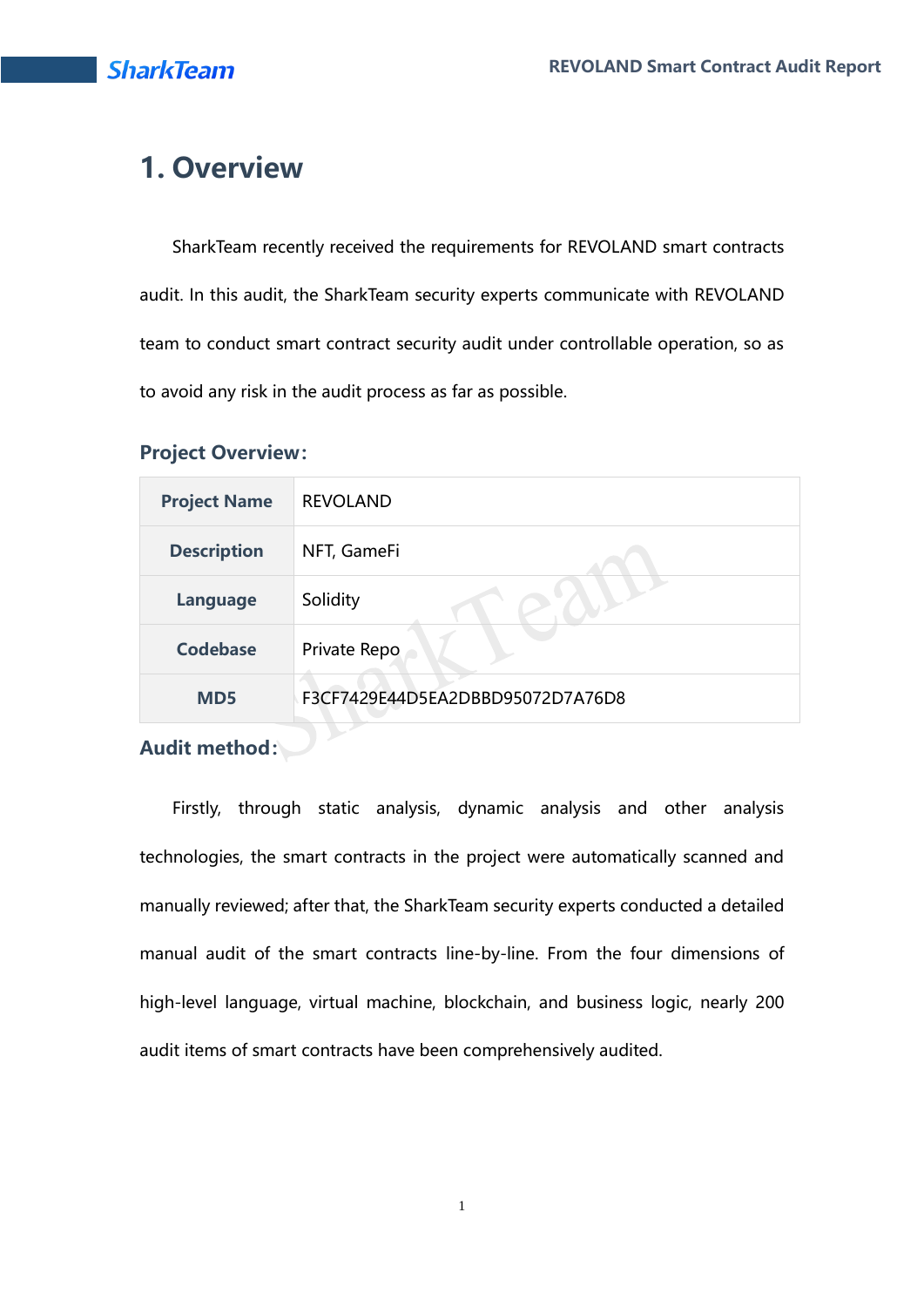#### **Audit Scope:**

| <b>Contract Files</b>       | M <sub>D</sub> <sub>5</sub>      |
|-----------------------------|----------------------------------|
| /nft/HeroPresalse.sol       | 476bae9e597d6ec0097eaedd0de62a95 |
| /nft/HeroPresalseByUsdt.sol | 3519dfce02d41d7afbd93d6636dec27f |
| /nft/PetBox.sol             | c0edac416cff78aceb0fe1488d9c23cb |
| /nft/PetBreed.sol           | d486e5999af4cfcdc0ce0c15e516e540 |
| /nft/PetNFT.sol             | 9cfb67222a7a6775e37c7bc58ef8eb46 |
| /nft/PetNftProtect.sol      | a1b0262d37fb830edcf4e30a01c534fa |
| /nft/PetPresale.sol         | 0cf420009438350176831c8653b5c05c |
| /nft/PetPresaleByUsdt.sol   | 415f1180d8aeb20c0498c3e25e842afb |
| /nft/PetTool.sol            | 86c939c7a38e57e499cd73d438b2e174 |
| /nft/SkinPresale.sol        | d91cabef022d34a619d459653c5683a8 |
| /nft/SkinPresaleByUsdt.sol  | 0c82d22e16ec1f23fc379d181227afb6 |
| /token/LandToken.sol        | 708d919ba3f771731bfc9ef870c40acb |
| /token/PetTokenExchange.sol | ca024fd8d6e51d9f86d14e4bc28633b0 |
| /token/PetTokenProtect.sol  | b049704ee480c9841261b2b0c06b9c83 |
| /token/RaveToken.sol        | 597bb59db4d73e52c22541ec93f8ae62 |
| /token/RevoPreSaleToken.sol | e9a4c2fb3ec26b341fce91a00c9bf006 |
| /PetMarket.sol              | 324ca0d7527870339a6c6ca7a7094e9b |

#### **Audit results:**

The REVOLAND smart contract audit results: **Pass**.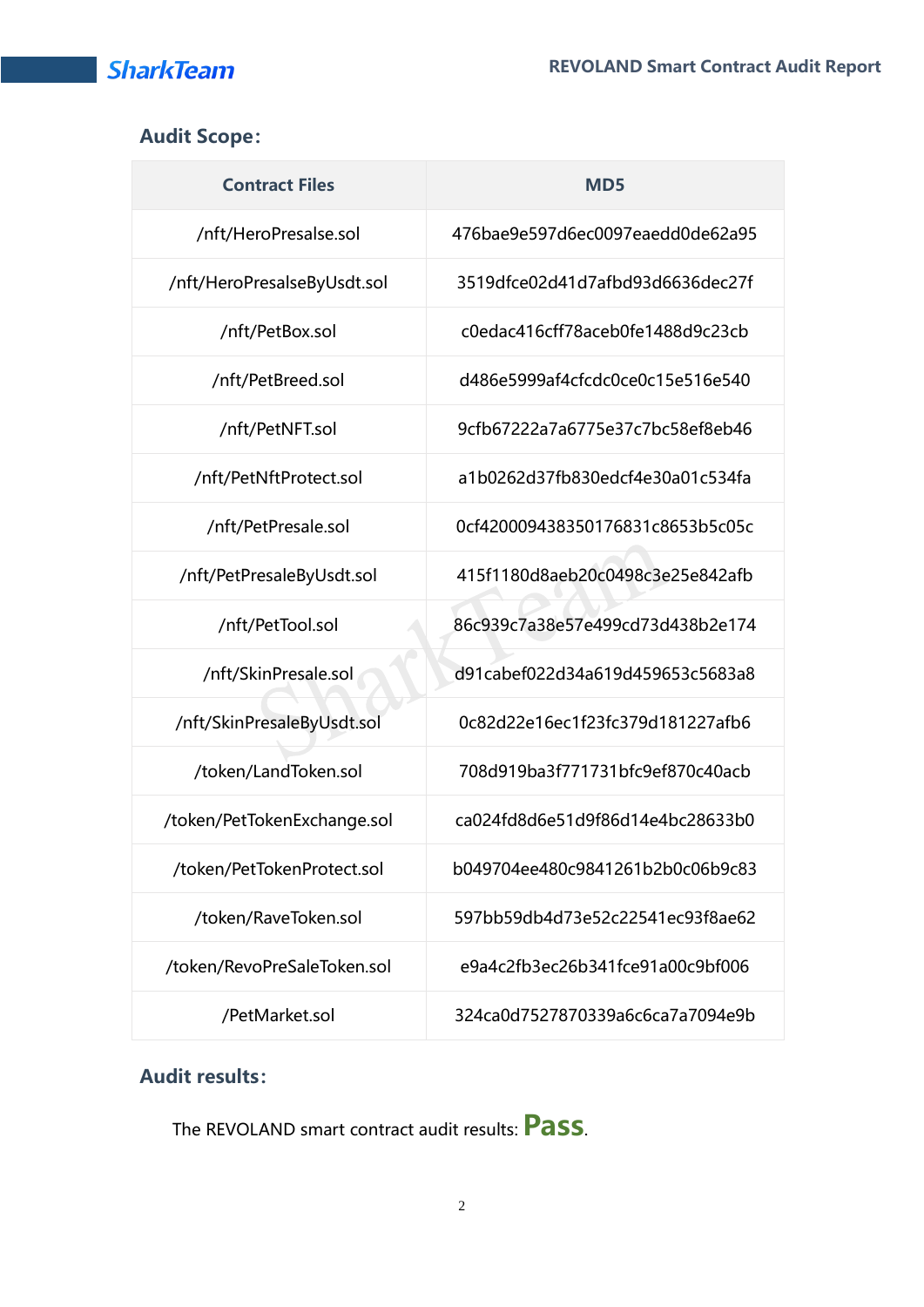## **2. Findings**

## **2.1 Summary**

#### **Vulnerability list:**

| ID             | <b>Item</b>                       | <b>Severity</b>     | <b>Categor</b><br>y | <b>Status</b>                               |
|----------------|-----------------------------------|---------------------|---------------------|---------------------------------------------|
| 1              | Check-Logic-Error                 | <b>■ High</b>       | <b>Business</b>     | <b>D</b> Resolved                           |
| $\overline{2}$ | Missing-Whitelist-Logic           | <b>■ High</b>       | <b>Business</b>     | <b>①</b> Resolved                           |
| 3              | Missing-Token-minting-and-burning | <b>■ High</b>       | <b>Business</b>     | Resolved<br>$\left( \left  \right. \right)$ |
| 4              | Token-minting-and-burning-Error   | <b>High</b>         | <b>Business</b>     | <b>①</b> Resolved                           |
| 5              | Missing-Parameter-Validation      | <b>Medium</b>       | Language            | Resolved<br>⊕                               |
| 6              | missing-Logic-Check               | <b>Low</b>          | Language            | Resolved<br>$\left( \left  \right. \right)$ |
| 7              | <b>Unused-Functions</b>           | $\blacksquare$ Info | Language            | Resolved<br>$\left( \left  \right. \right)$ |
| 8              | Unused-Interfaces                 | $\blacksquare$ Info | Language            | <b>O</b> Resolved                           |
| 9              | <b>Unused-Modifiers</b>           | $\blacksquare$ Info | Language            | Resolved<br>$\left( \left  \right. \right)$ |
| 10             | <b>Unused-Parameters</b>          | $\blacksquare$ Info | Language            | <b><i>O</i></b> Unresolved                  |
| 11             | Missing-Events-Arithmetic         | $\blacksquare$ Info | Language            | <b><i>O</i></b> Unresolved                  |
| 12             | <b>Centralization-Risk</b>        | $\blacksquare$ Info | <b>Business</b>     | <b><i>O</i></b> Unresolved                  |

3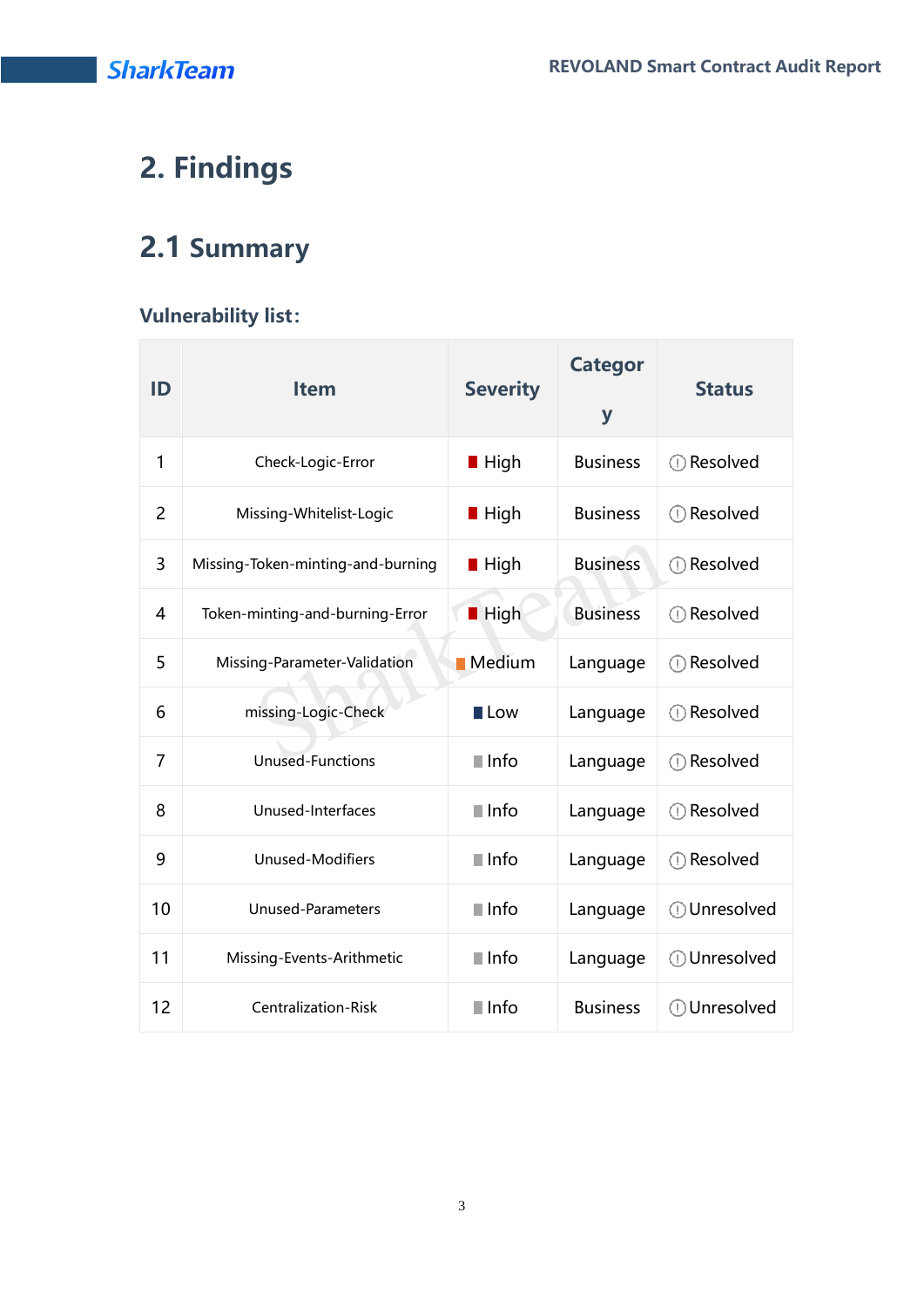## **2.2 Detailed Results**

## **2.2.1 Unused-Parameters [Info]**

#### **Description:**

There are parameters of uint type in the function that are not used, which does

not affect the security of the contract.

#### **Recommendation:**

It is recommended to remove unused parameters.

## **2.2.2 Missing-Events-Arithmetic [Info]**

#### **Description:**

Some key state variables lack event events when they are modified. Therefore, it is difficult to track the off-chain changes of state variables based on the triggered events, which has no impact on the security of the on-chain contract.

#### **Recommendation:**

Trigger events when modifying some key state variables, or use other methods to track off-chain changes of state variables.

## **2.2.3 Centralization-Risk [Info]**

#### **Description:**

The owner is a centralized high-authority account. Once its private key is lost or stolen, it will seriously threaten the security of the entire project. Since only the owner account can mint and burn the tokens in the project, once the private key of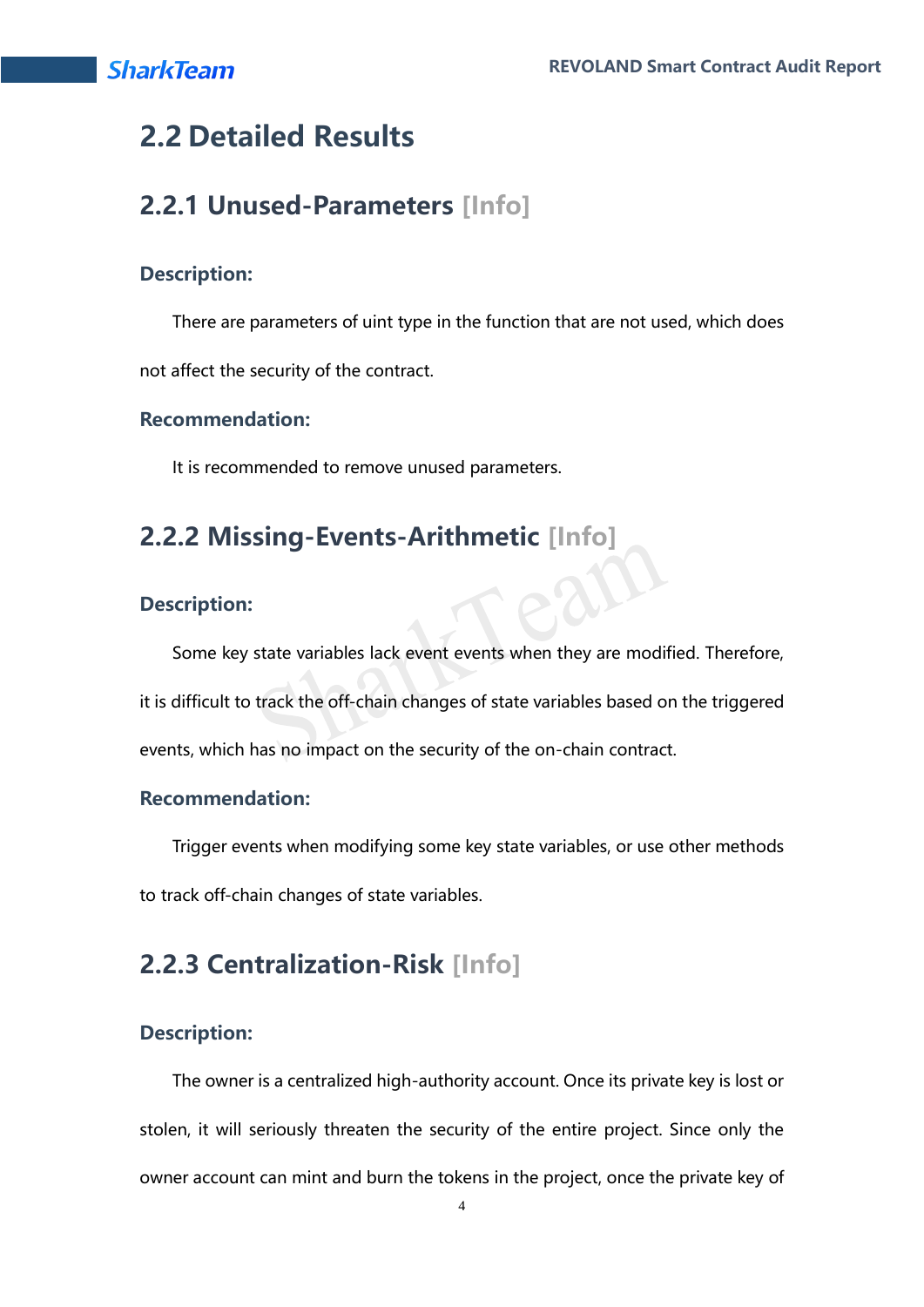the owner account is lost or stolen, the entire project will suffer a financially devastating loss.

#### **Recommendation:**

Properly keep the private key of the owner account to ensure the security of the account. Strengthen the security construction of account private key management facilities, improve its security, and ensure that private keys will not be lost, leaked or stolen as much as possible.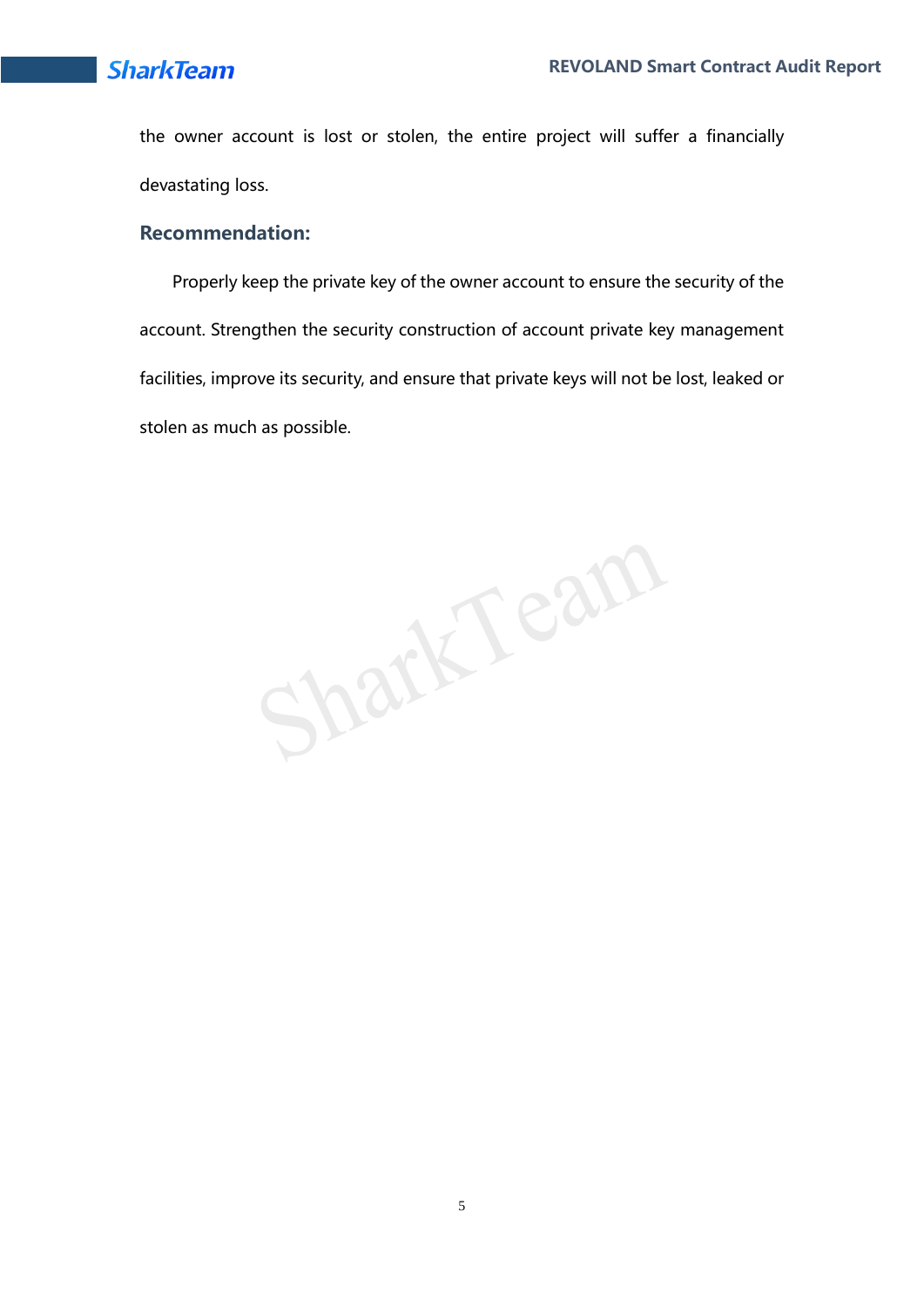## **Appendix A: Smart Contract Audit Items**

| ID             | <b>Item</b>                                          | <b>Category</b> | <b>Severity</b> |
|----------------|------------------------------------------------------|-----------------|-----------------|
| <b>TVE-001</b> | Different-Pragma-Directives-Are-Used                 | Language        | Info            |
| <b>TVE-002</b> | Incorrect-Versions-Of-Solidity                       | Language        | Info            |
| <b>TVE-003</b> | Solidity-Version-Is-Outdated                         | Language        | Info            |
| <b>TVE-004</b> | Reentrancy-Eth-Vulnerabilities                       | Virtual-Machine | High            |
| <b>TVE-005</b> | Reentrancy-No-Eth-Vulnerabilities                    | Virtual-Machine | Medium          |
| <b>TVE-006</b> | Reentrancy-Benign-Vulnerabilities                    | Virtual-Machine | Low             |
| <b>TVE-007</b> | Reentrancy-Events-Vulnerabilities                    | Virtual-Machine | Low             |
| <b>TVE-008</b> | Reentrancy-Unlimited-Gas-Vulnerabilities             | Virtual-Machine | Info            |
| <b>TVE-009</b> | Erc777-Callbacks-And-Reentrancy                      | Language        | High            |
| <b>TVE-010</b> | State-Variable-Shadowing                             | Language        | High            |
| <b>TVE-011</b> | State-Variable-Shadowing-From-Abstract-<br>Contracts | Language        | Medium          |
| <b>TVE-012</b> | Builtin-Symbol-Shadowing                             | Language        | Low             |
| <b>TVE-013</b> | Local-Variable-Shadowing                             | Language        | Low             |
| <b>TVE-014</b> | Uninitialized-Local-Variables                        | Language        | Medium          |
| <b>TVE-015</b> | Uninitialized-Storage-Variables                      | Language        | High            |
| <b>TVE-016</b> | Uninitialized-State-Variables                        | Language        | High            |
| <b>TVE-017</b> | Dos-Attack-Call-Failed                               | Language        | Medium          |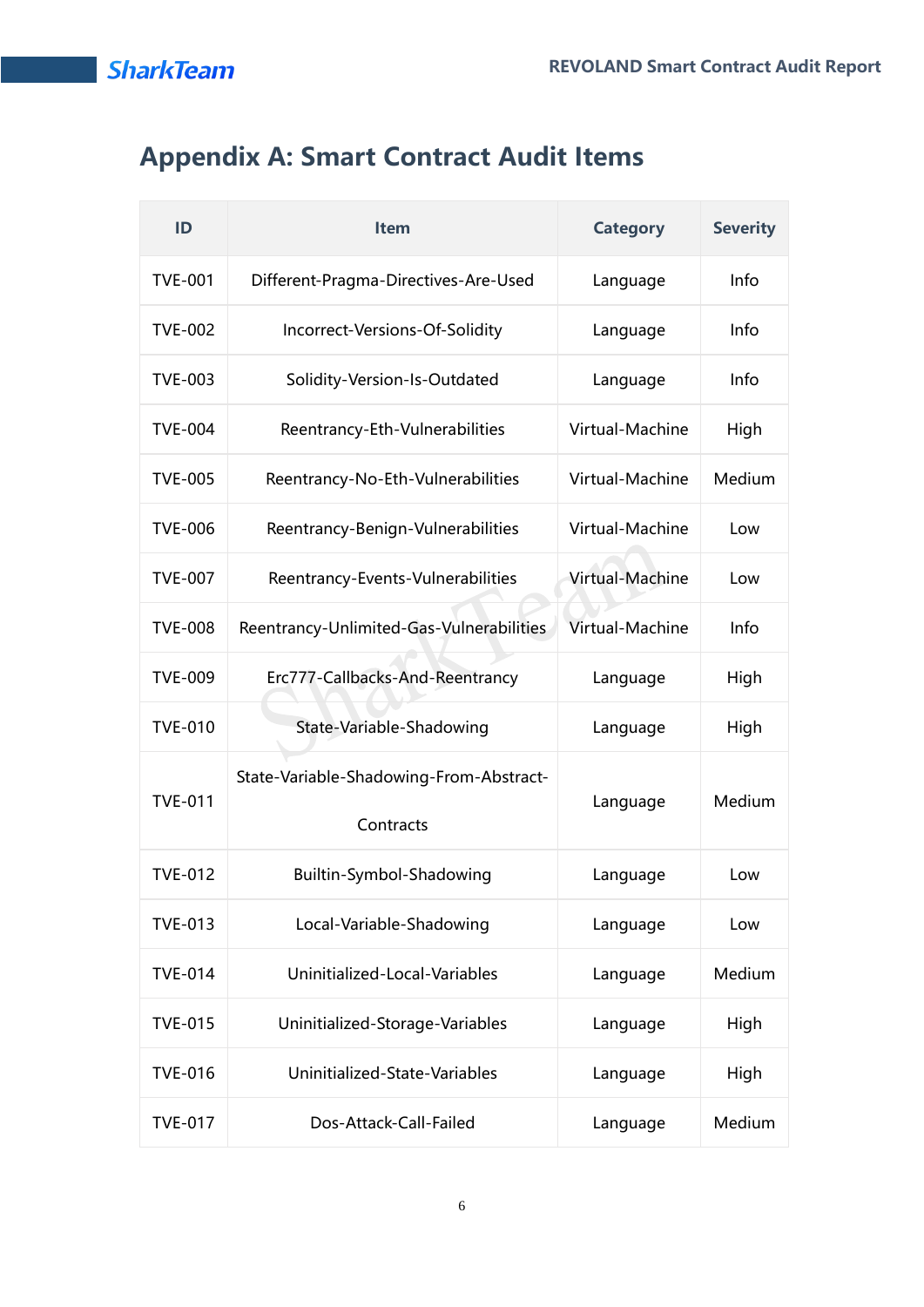#### **REVOLAND Smart Contract Audit Report**

| <b>TVE-018</b> | Dos-With-Block-Gas-Limit                            | Virtual-Machine | Medium |
|----------------|-----------------------------------------------------|-----------------|--------|
| <b>TVE-019</b> | Unused-State-Variable                               | Language        | Info   |
| <b>TVE-020</b> | Variable-Names-Too-Similar                          | Language        | Info   |
| <b>TVE-021</b> | State-Variables-That-Could-Be-Declared-<br>Constant | <b>Business</b> | Info   |
| <b>TVE-022</b> | Local-Variables-Are-Not-Used                        | Language        | Info   |
| <b>TVE-023</b> | Unrestricted-State-Variable-Writing                 | Language        | High   |
| <b>TVE-024</b> | Arbitrary-Jump-Function-Type-Variable               | Language        | Medium |
| <b>TVE-025</b> | State-Variable-Access-Permissions-Defaul<br>t       | Language        | Info   |
| <b>TVE-026</b> | Variable-Classification-And-Sorting                 | <b>Business</b> | High   |
| <b>TVE-027</b> | Dangerous-State-Variable-Shadowing                  | Language        | High   |
| <b>TVE-028</b> | Modifier-To-Modify-State-Variables                  | Language        | High   |
| <b>TVE-029</b> | There-Are-External-Calls-In-The-Modifier            | Language        | High   |
| <b>TVE-030</b> | Incorrect-Modifier                                  | Language        | Low    |
| <b>TVE-031</b> | Multiple-Constructor-Schemes                        | Language        | High   |
| <b>TVE-032</b> | Reused-Base-Constructors                            | Language        | Medium |
| <b>TVE-033</b> | Void-Constructor                                    | Language        | Low    |
| <b>TVE-034</b> | Incorrect-Constructor-Name                          | Language        | Low    |
| <b>TVE-035</b> | Suicidal                                            | Language        | High   |
| <b>TVE-036</b> | Fallback-And-Receive()                              | Language        | High   |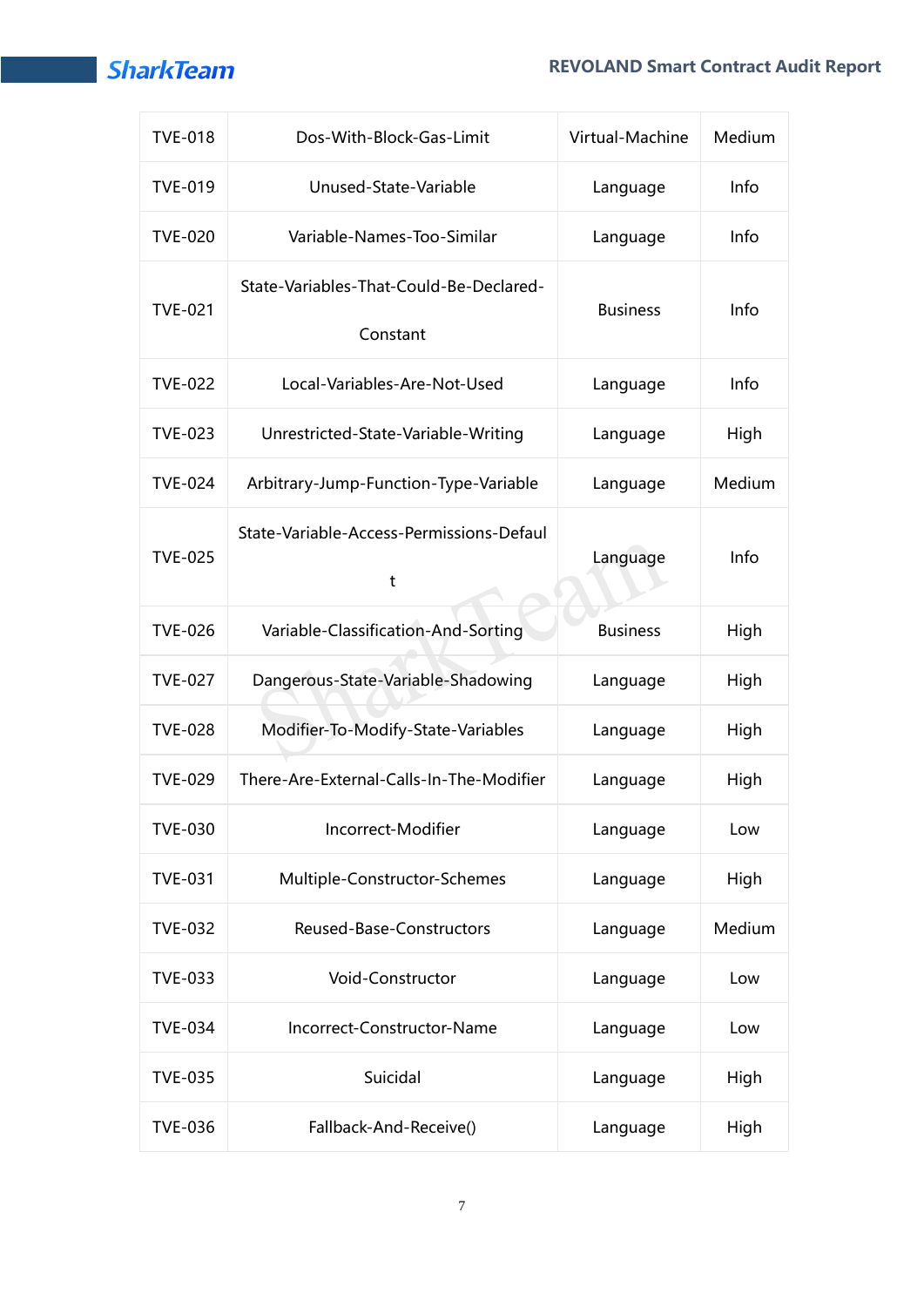| <b>TVE-037</b> | Function-Initializing-State                         | Language        | Info   |
|----------------|-----------------------------------------------------|-----------------|--------|
| <b>TVE-038</b> | Unimplemented-Functions                             | Language        | Info   |
| <b>TVE-039</b> | Public-Function-That-Could-Be-Declared-<br>External | <b>Business</b> | Info   |
| <b>TVE-040</b> | <b>Function-Default-Permissions</b>                 | Language        | Info   |
| <b>TVE-041</b> | Unprotected-Withdraw-Function                       | Language        | High   |
| <b>TVE-042</b> | Unchecked-Send                                      | Language        | Medium |
| <b>TVE-043</b> | Unchecked-Transfer                                  | Language        | High   |
| <b>TVE-044</b> | Missing-Events-Access-Control                       | Language        | Low    |
| <b>TVE-045</b> | Missing-Events-Arithmetic                           | Language        | Low    |
| <b>TVE-046</b> | Unindexed-Erc20-Event-Oarameters                    | Language        | Info   |
| <b>TVE-047</b> | Incorrect-Erc20-Interface                           | <b>Business</b> | Medium |
| <b>TVE-048</b> | Incorrect-Erc721-Interface                          | <b>Business</b> | Medium |
| <b>TVE-049</b> | Erc20-Approve()-Race-Condition                      | Language        | High   |
| <b>TVE-050</b> | Costly-Operations-Inside-A-Loop                     | Language        | Info   |
| <b>TVE-051</b> | Calls-Inside-A-Loop                                 | Language        | Low    |
| <b>TVE-052</b> | Unchecked-Low-Level-Calls                           | Language        | Medium |
| <b>TVE-053</b> | Low-Level-Calls                                     | Language        | Info   |
| <b>TVE-054</b> | Controlled-Delegatecall                             | Virtual-Machine | High   |
| <b>TVE-055</b> | Message-Call-With-Hard-Coded-Gas-Nu<br>mber         | Virtual-Machine | Low    |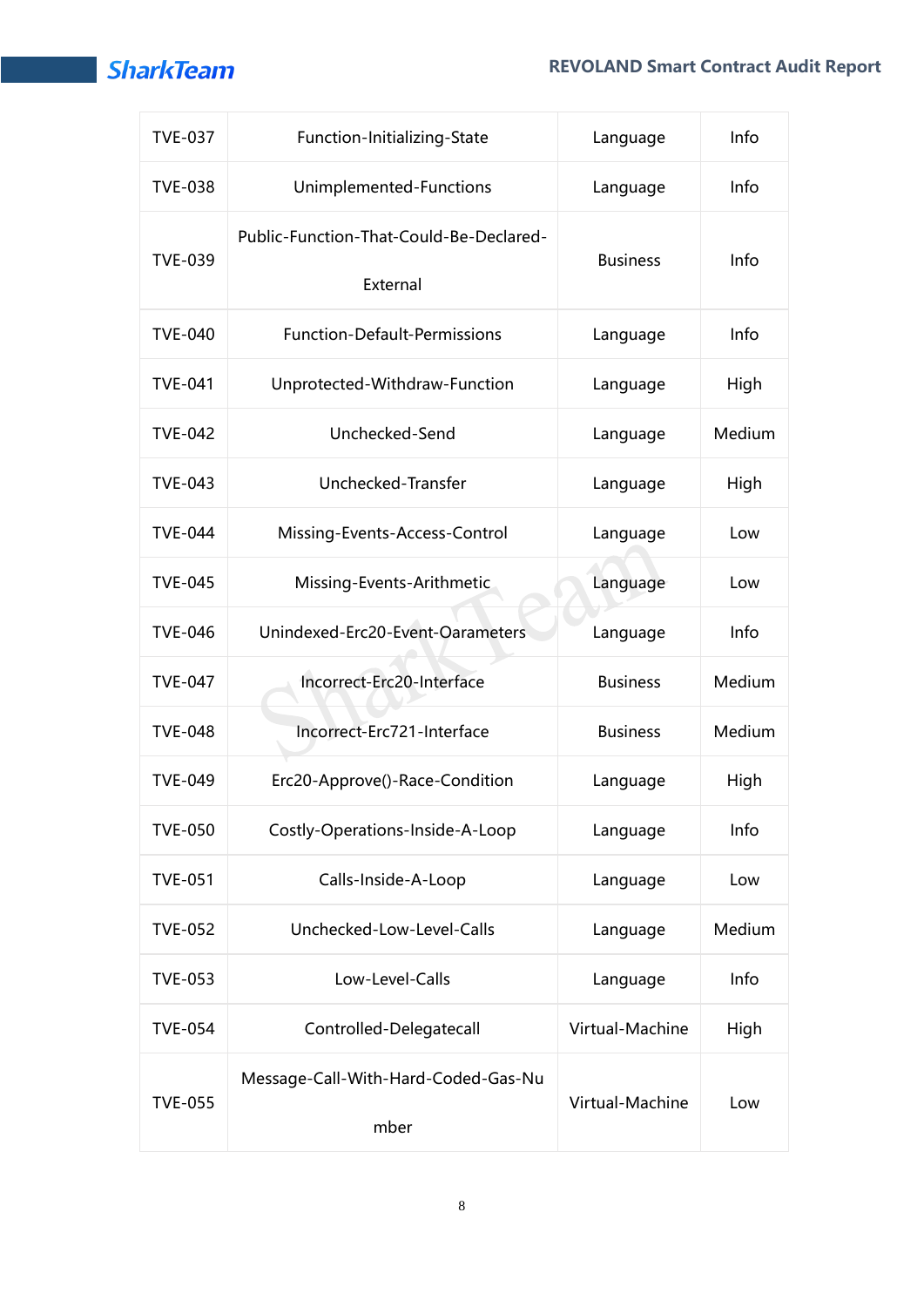#### **REVOLAND Smart Contract Audit Report**

| <b>TVE-056</b> | Public-Mappings-With-Nested-Variables                   | Language        | High   |
|----------------|---------------------------------------------------------|-----------------|--------|
| <b>TVE-057</b> | Deletion-On-Mapping-Containing-A-Stru<br>cture          | Language        | Medium |
| <b>TVE-058</b> | Functions-That-Send-Ether-To-Arbitrary-<br>Destinations | Language        | High   |
| <b>TVE-059</b> | Missing-Zero-Address-Validation                         | Language        | Low    |
| <b>TVE-060</b> | Critical-Address-Change                                 | Language        | Info   |
| <b>TVE-061</b> | Signature-Replay                                        | Virtual-Machine | High   |
| <b>TVE-062</b> | Lack-Of-Protection-From-Signature-Repla<br>y-Attacks    | Virtual-Machine | High   |
| <b>TVE-063</b> | Redundant-Statements                                    | Language        | Info   |
| <b>TVE-064</b> | Unreached-Code                                          | Language        | Info   |
| <b>TVE-065</b> | Code-That-Does-Not-Achieve-The-Desire<br>d-Effect       | Language        | Low    |
| <b>TVE-066</b> | Weak-Prng                                               | Blockchain      | High   |
| <b>TVE-067</b> | <b>Block-Timestamp</b>                                  | Blockchain      | Low    |
| <b>TVE-068</b> | <b>Block-Values-As-Time-Proxies</b>                     | Blockchain      | High   |
| <b>TVE-069</b> | Missing-Inheritance                                     | Language        | Info   |
| <b>TVE-070</b> | Incorrect-Order-Of-Inheritance                          | Language        | Low    |
| <b>TVE-071</b> | Whether-To-Inherit                                      | <b>Business</b> | Low    |
| <b>TVE-072</b> | Boolean-Equality                                        | Language        | Info   |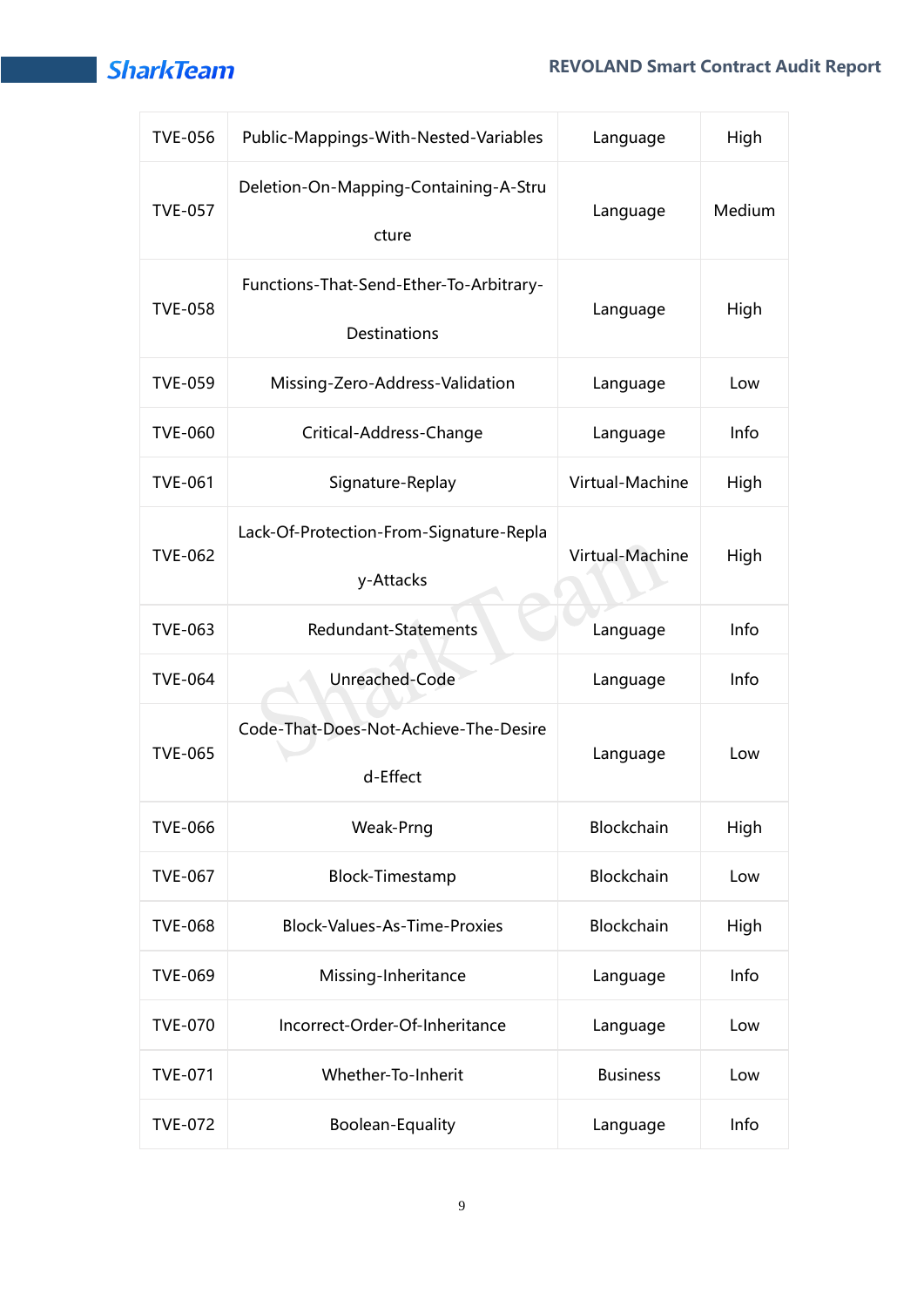| <b>TVE-073</b> | Misuse-Of-A-Boolean-Constant      | Language        | Medium |
|----------------|-----------------------------------|-----------------|--------|
| <b>TVE-074</b> | Tautology-Or-Contradiction        | Language        | Medium |
| <b>TVE-075</b> | Dangerous-Strict-Equalities       | Language        | Medium |
| <b>TVE-076</b> | Dangerous-Unary-Expressions       | Language        | Low    |
| <b>TVE-077</b> | Assert-State-Change               | Language        | Info   |
| <b>TVE-078</b> | Dangerous-Usage-Of-Tx.Origin      | Language        | Medium |
| <b>TVE-079</b> | Unexpected-Ether-And-This.Balance | Language        | Medium |
| <b>TVE-080</b> | Integer-Overflow                  | Language        | High   |
| <b>TVE-081</b> | Divide-Before-Multiply            | Language        | Medium |
| <b>TVE-082</b> | Too-Many-Digits                   | Language        | Info   |
| <b>TVE-083</b> | Dirty-High-Order-Bits             | Language        | Low    |
| <b>TVE-084</b> | Modifying-Storage-Array-By-Value  | Language        | High   |
| <b>TVE-085</b> | Array-Length-Assignment           | Language        | High   |
| <b>TVE-086</b> | Incorrect-Shift-In-Assembly       | Language        | High   |
| <b>TVE-087</b> | Name-Reused                       | Language        | High   |
| <b>TVE-088</b> | Right-To-Left-Override-Character  | Language        | High   |
| <b>TVE-089</b> | Unprotected-Upgradeable-Contract  | Language        | High   |
| <b>TVE-090</b> | Contracts-That-Lock-Ether         | <b>Business</b> | Medium |
| <b>TVE-091</b> | Unused-Return                     | <b>Business</b> | Medium |
| <b>TVE-092</b> | Assembly-Usage                    | Language        | Info   |
| <b>TVE-093</b> | Deprecated-Standards              | Language        | Info   |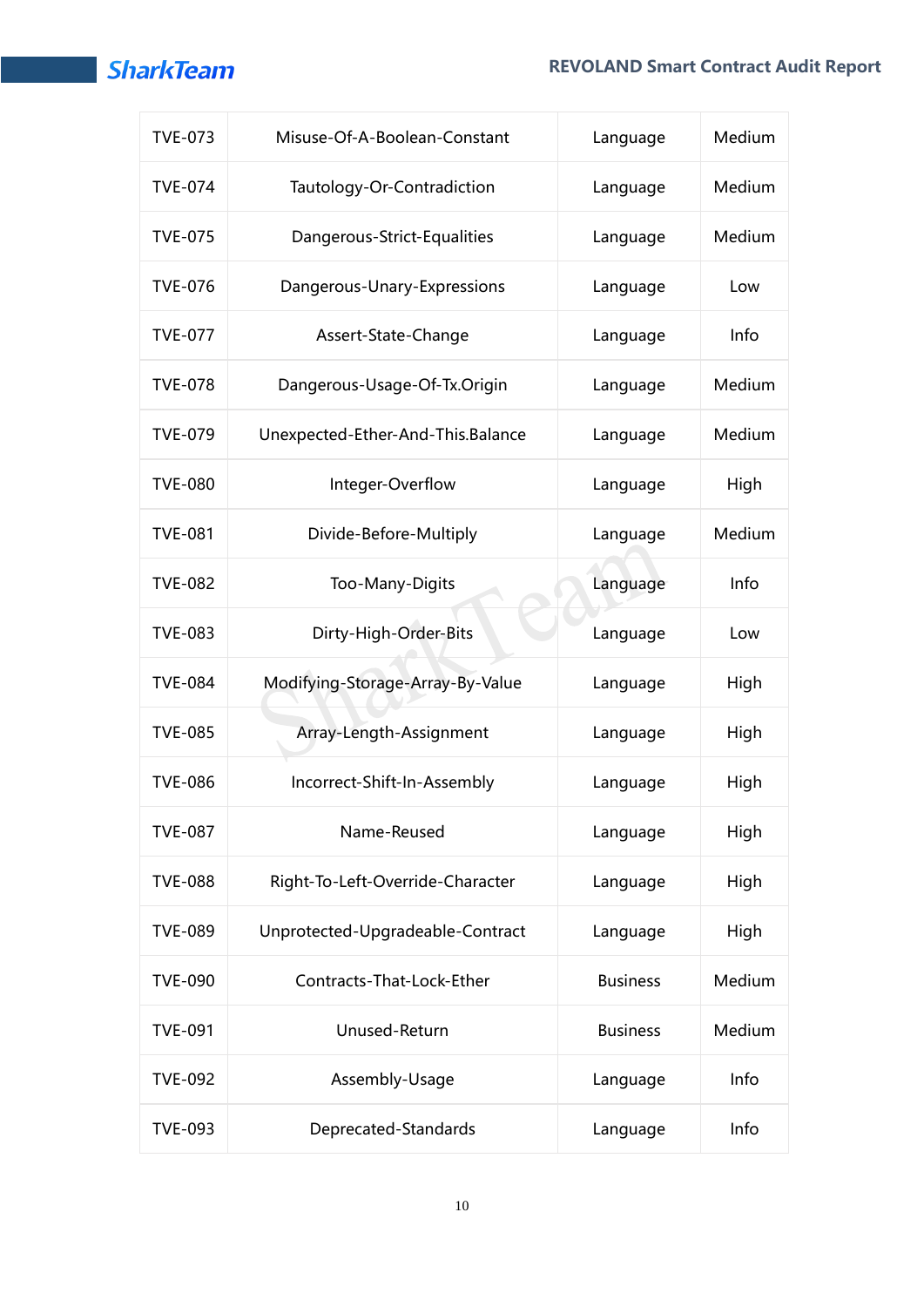

| <b>TVE-094</b> | Conformance-To-Solidity-Naming-Conve<br>ntions                                    | Language        | Info   |
|----------------|-----------------------------------------------------------------------------------|-----------------|--------|
| <b>TVE-095</b> | Hash-Collision-With-Multiple-Variable-Le<br>ngth-Parameters                       | Virtual-Machine | High   |
| <b>TVE-096</b> | Lack-Of-Proper-Signature-Verification                                             | Virtual-Machine | High   |
| <b>TVE-097</b> | Insufficient-Gas                                                                  | Virtual-Machine | Low    |
| <b>TVE-098</b> | Private-On-Chain-Data                                                             | <b>Business</b> | Low    |
| <b>TVE-099</b> | Condition-Violation                                                               | Language        | Low    |
| <b>TVE-100</b> | Write-After-Write                                                                 | Language        | Medium |
| <b>TVE-101</b> | Incorrect-Access-Control                                                          | Language        | High   |
| <b>TVE-102</b> | Transaction-Order-Dependence                                                      | Blockchain      | High   |
| <b>TVE-103</b> | <b>Contract-Check</b>                                                             | Language        | Low    |
| <b>TVE-104</b> | Deprecated-Keywords                                                               | Language        | news   |
| <b>TVE-105</b> | Unprotected-Initializer-In-Agent-Based-U<br>pgradeable-Contract                   | <b>Business</b> | High   |
| <b>TVE-106</b> | Initialize-The-State-Variables-In-The-Age<br>nt-Based-Upgradeable-Contract        | <b>Business</b> | High   |
| <b>TVE-107</b> | Import-Agent-Based-Upgradeable-Contra<br>cts                                      | <b>Business</b> | High   |
| <b>TVE-108</b> | Avoid-Using-Selfdestruct-Or-Delegatecall<br>-In-Proxy-Based-Upgradeable-Contracts | <b>Business</b> | High   |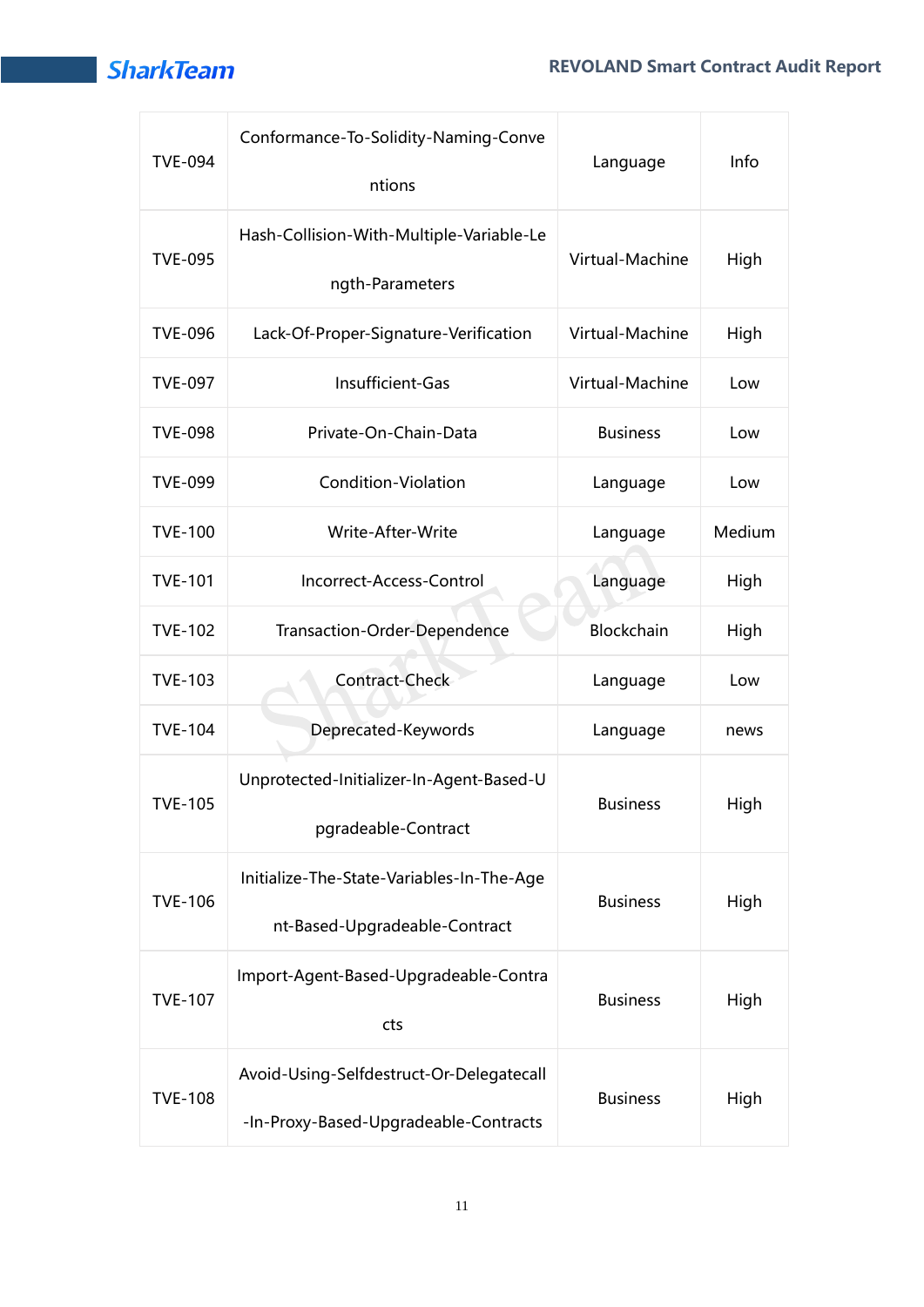| <b>TVE-109</b> | State-Variables-In-Agent-Based-Upgrada<br>ble-Contracts                                     | <b>Business</b> | High |
|----------------|---------------------------------------------------------------------------------------------|-----------------|------|
| <b>TVE-110</b> | Function-Id-Collision-Between-Agents/Co<br>ntracts-In-Agent-Based-Upgradeable-Con<br>tracts | <b>Business</b> | High |
| <b>TVE-111</b> | <b>Functions-Shadowing</b>                                                                  | <b>Business</b> | High |
| <b>TVE-112</b> | The-Initialization-Function-Is-Called-Multi<br>ple-Times                                    | <b>Business</b> | High |
| <b>TVE-113</b> | The-Initialization-Of-The-Proxy-Contract-I<br>s-Not-Called                                  | <b>Business</b> | Low  |
| <b>TVE-114</b> | Combine-Business-Checks-That-Must-Be-<br>Initialized-During-Deployment                      | <b>Business</b> | Low  |
| <b>TVE-115</b> | Combined-Business-Inspection-Must-Be-I<br>nitialized                                        | <b>Business</b> | Low  |
| <b>TVE-116</b> | Check-Whether-The-Initialization-Functio<br>n-Conforms-To-Openzeppelin                      | <b>Business</b> | Low  |
| <b>TVE-117</b> | Variables-That-Should-Not-Be-Constant                                                       | Language        | Low  |
| <b>TVE-118</b> | Initialize-Functions-Are-Not-Called                                                         | Language        | Low  |
| <b>TVE-119</b> | Initializer()-Is-Not-Called                                                                 | Language        | Low  |
| <b>TVE-120</b> | Incorrect-Variables-With-The-V2                                                             | Language        | Low  |
| <b>TVE-121</b> | Incorrect-Variables-With-The-Proxy                                                          | Language        | Low  |
| <b>TVE-122</b> | State-Variable-Initialized                                                                  | Language        | Low  |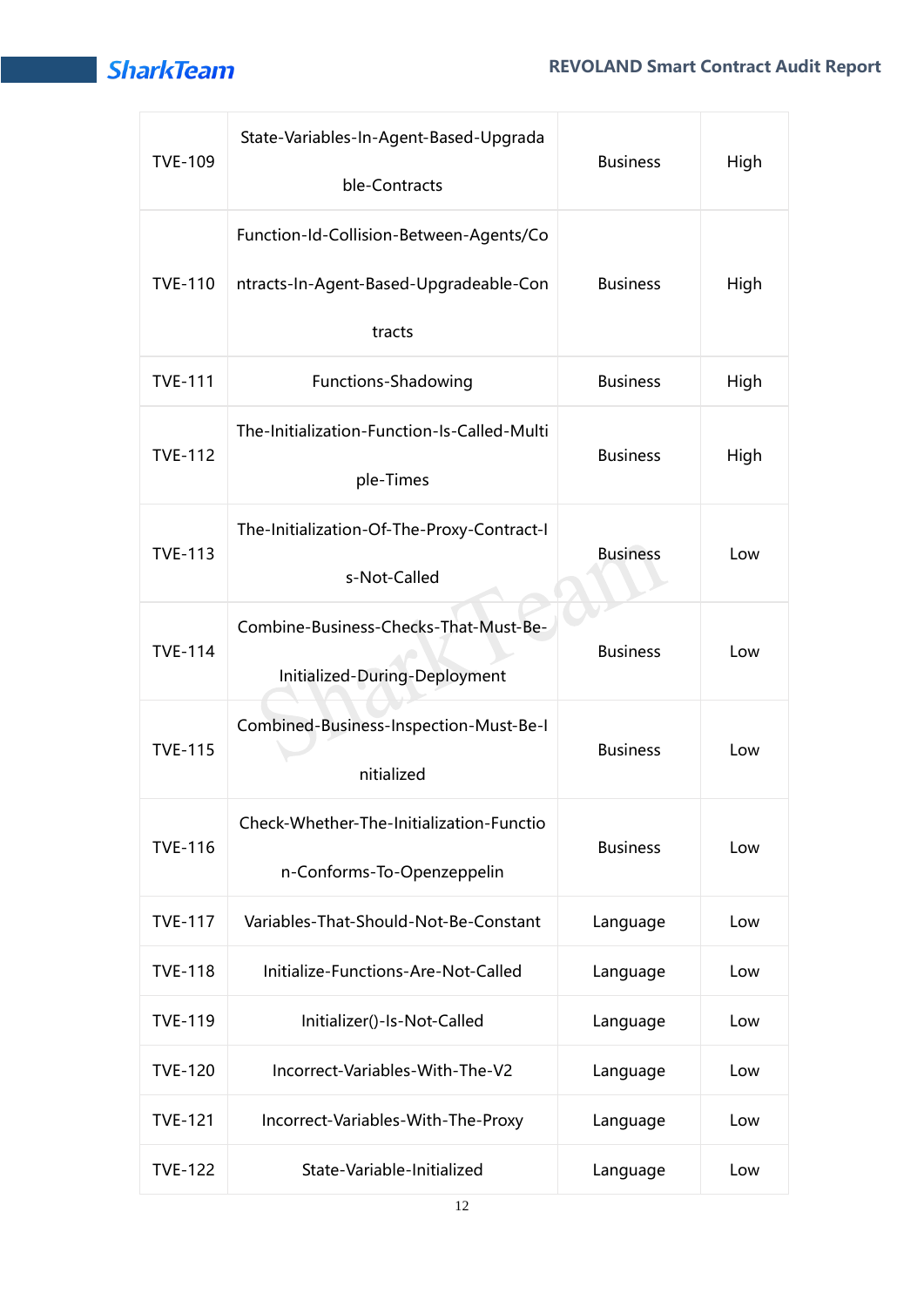### **REVOLAND Smart Contract Audit Report**

| <b>TVE-123</b> | Variables-That-Should-Be-Constant                     | Language         | Low    |
|----------------|-------------------------------------------------------|------------------|--------|
| <b>TVE-124</b> | Extra-Variables-In-The-Proxy                          | Language         | Low    |
| <b>TVE-125</b> | Missing-Variables                                     | Language         | Low    |
| <b>TVE-126</b> | Extra-Variables-In-The-V2                             | Language         | Low    |
| <b>TVE-127</b> | Initializable-Is-Not-Inherited                        | Language         | Low    |
| <b>TVE-128</b> | Initializable-Is-Missing                              | Language         | Low    |
| <b>TVE-129</b> | Initialize-Function                                   | Language         | Low    |
| <b>TVE-130</b> | Initializer()-Is-Missing                              | Language         | High   |
| <b>TVE-131</b> | Abiencoderv2-Array                                    | Language         | High   |
| <b>TVE-132</b> | Storage-Type-Signed-Integer-Array-Error               | Language         | High   |
| <b>TVE-133</b> | <b>Enumeration-Conversion</b>                         | Language         | Medium |
| <b>TVE-134</b> | Constant-Function-Using-Assembly-Code                 | Language         | Medium |
| <b>TVE-135</b> | Constant-Function-To-Modify-State-Varia<br>bles       | Language         | Medium |
| <b>TVE-136</b> | Uninitialized-Function-Pointer-In-The-Con<br>structor | Language         | Low    |
| <b>TVE-137</b> | Pre-Declared-Usage-Of-Local-Variables                 | Language         | Low    |
| <b>TVE-138</b> | Implicit-Constructor-Callvalue-Check                  | Language         | Medium |
| <b>TVE-139</b> |                                                       | Virtual-machine- |        |
|                | Incorrect-Event-Signature-In-Library                  | layer            | Low    |
| <b>TVE-140</b> | Call-An-Uninitialized-Function-Pointer-In-            | Language         | Low    |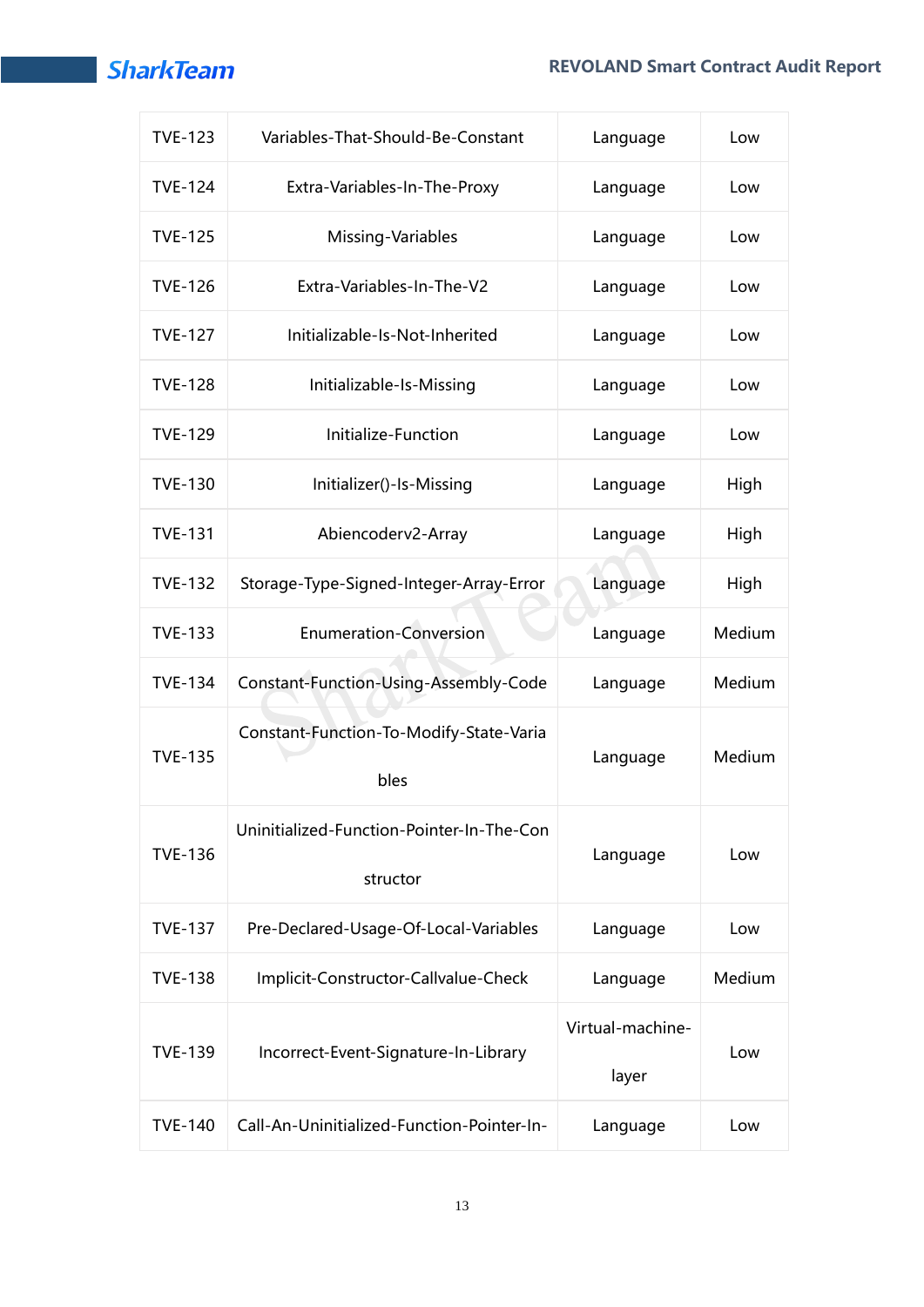|                | The-Constructor                                                                                             |          |      |
|----------------|-------------------------------------------------------------------------------------------------------------|----------|------|
| <b>TVE-141</b> | Dynamic-Constructor-Parameters-Are-Abi<br>encoderv2                                                         | Language | Low  |
| <b>TVE-142</b> | Storage-Array-Of-Multi-Slot-Elements-Wi<br>th-Abiencoderv2                                                  | Language | Low  |
| <b>TVE-143</b> | Use-Abiencoderv2-To-Read-The-Calldata-<br>Structure-Containing-Static-Size-And-Dyn<br>amic-Encoding-Members | Language | Low  |
| <b>TVE-144</b> | Package-Storage-Using-Abiencoderv2                                                                          | Language | Low  |
| <b>TVE-145</b> | Incorrect-Loading-Using-Yul-Optimizer-A<br>nd-Abiencoderv2                                                  | Language | Low  |
| <b>TVE-146</b> | Use-Abiencoderv2-To-Dynamically-Encod<br>e-Base-Type-Array-Slices                                           | Language | Low  |
| <b>TVE-147</b> | When-Using-Abiencoderv2-The-Formatti<br>ng-Process-Lacks-Escaping                                           | Language | Low  |
| <b>TVE-148</b> | Double-Shift-Overflow                                                                                       | Language | High |
| <b>TVE-149</b> | Incorrect-Byte-Instruction-Optimization                                                                     | Language | Low  |
| <b>TVE-150</b> | Use-Yul-Optimizer-To-Remove-Necessary<br>-Assignments                                                       | Language | Low  |
| <b>TVE-151</b> | Private-Method-Is-Overridden                                                                                | Language | Low  |
| <b>TVE-152</b> | Multi-Stack-Slot-Component-Of-Tuple-As<br>signment                                                          | Language | Low  |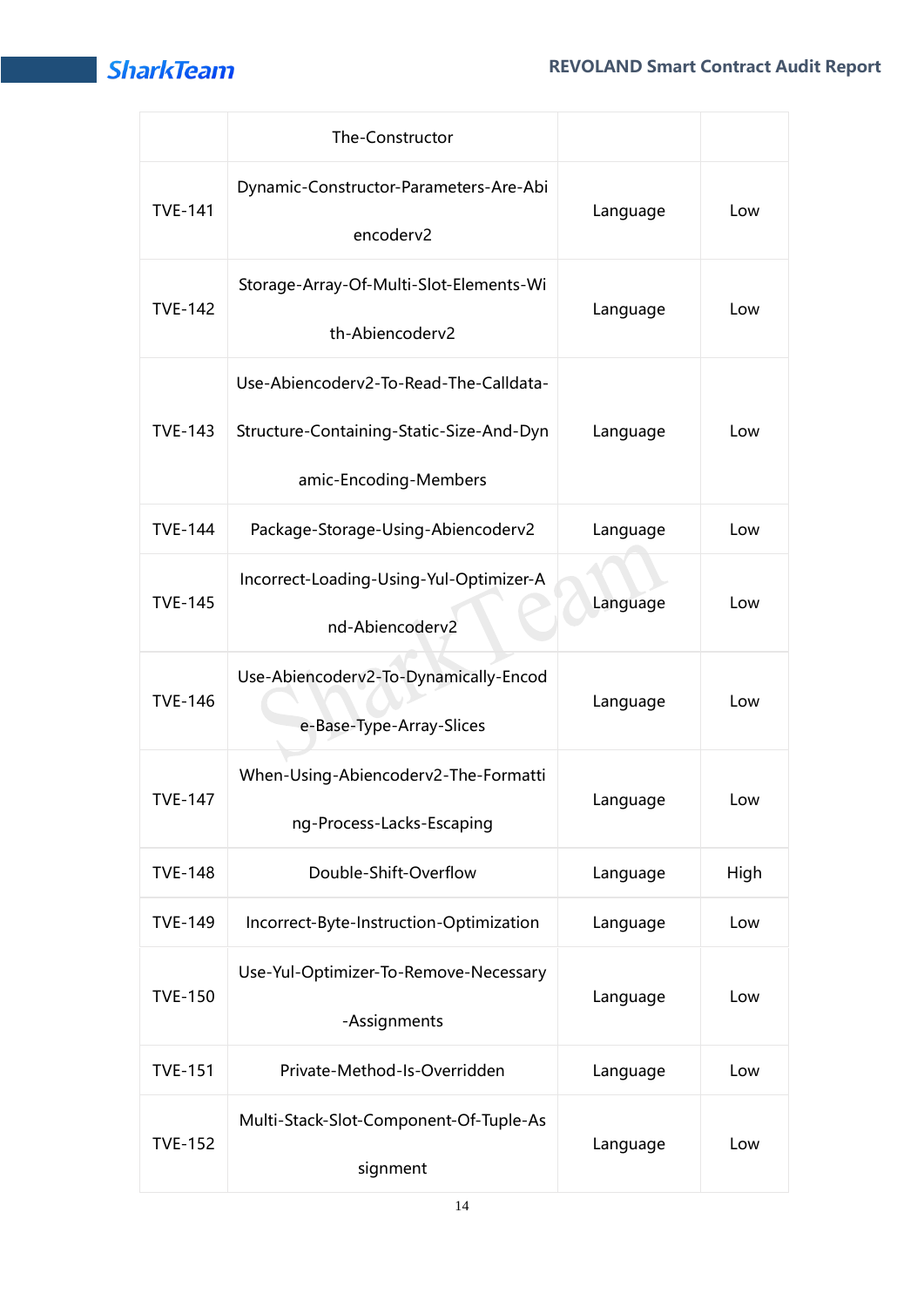| <b>TVE-153</b> | Dynamic-Array-Cleanup                   | Language        | Low  |
|----------------|-----------------------------------------|-----------------|------|
| <b>TVE-154</b> | Empty-Byte-Array-Copy<br>Language       |                 | Low  |
| <b>TVE-155</b> | Memory-Array-Creation-Overflow          | Language        | Low  |
| <b>TVE-156</b> | Calldata-Using-For                      | Language        | Low  |
| <b>TVE-157</b> | Free-Function-Redefinition<br>Language  |                 | Low  |
| <b>TVE-158</b> | Token-Standard                          | <b>Business</b> | Low  |
| <b>TVE-159</b> | Asset-Lock<br><b>Business</b>           |                 | High |
| <b>TVE-160</b> | Address-Check                           | <b>Business</b> | High |
| <b>TVE-161</b> | <b>Business</b><br>Community-Governance |                 | High |
| <b>TVE-162</b> | Flash-Loan                              | <b>Business</b> | High |
| <b>TVE-163</b> | Price-Prediction-Machine                | <b>Business</b> | High |
| <b>TVE-164</b> | Minting-And-Burning                     | <b>Business</b> | High |
| <b>TVE-165</b> | Exchange-Business                       | <b>Business</b> | High |
| <b>TVE-166</b> | Liquidity-Mining<br><b>Business</b>     |                 | High |
| <b>TVE-167</b> | Lending-Business                        | <b>Business</b> | High |
| <b>TVE-168</b> | Aggregate-Revenue                       | <b>Business</b> | High |
| <b>TVE-169</b> | Single-Currency-Pledge                  | <b>Business</b> | High |
| <b>TVE-170</b> | Referral-Reward                         | <b>Business</b> | High |
| <b>TVE-171</b> | Cross-Platform-Trading                  | <b>Business</b> | High |
| <b>TVE-172</b> | Standard-Library-Functions              | <b>Business</b> | High |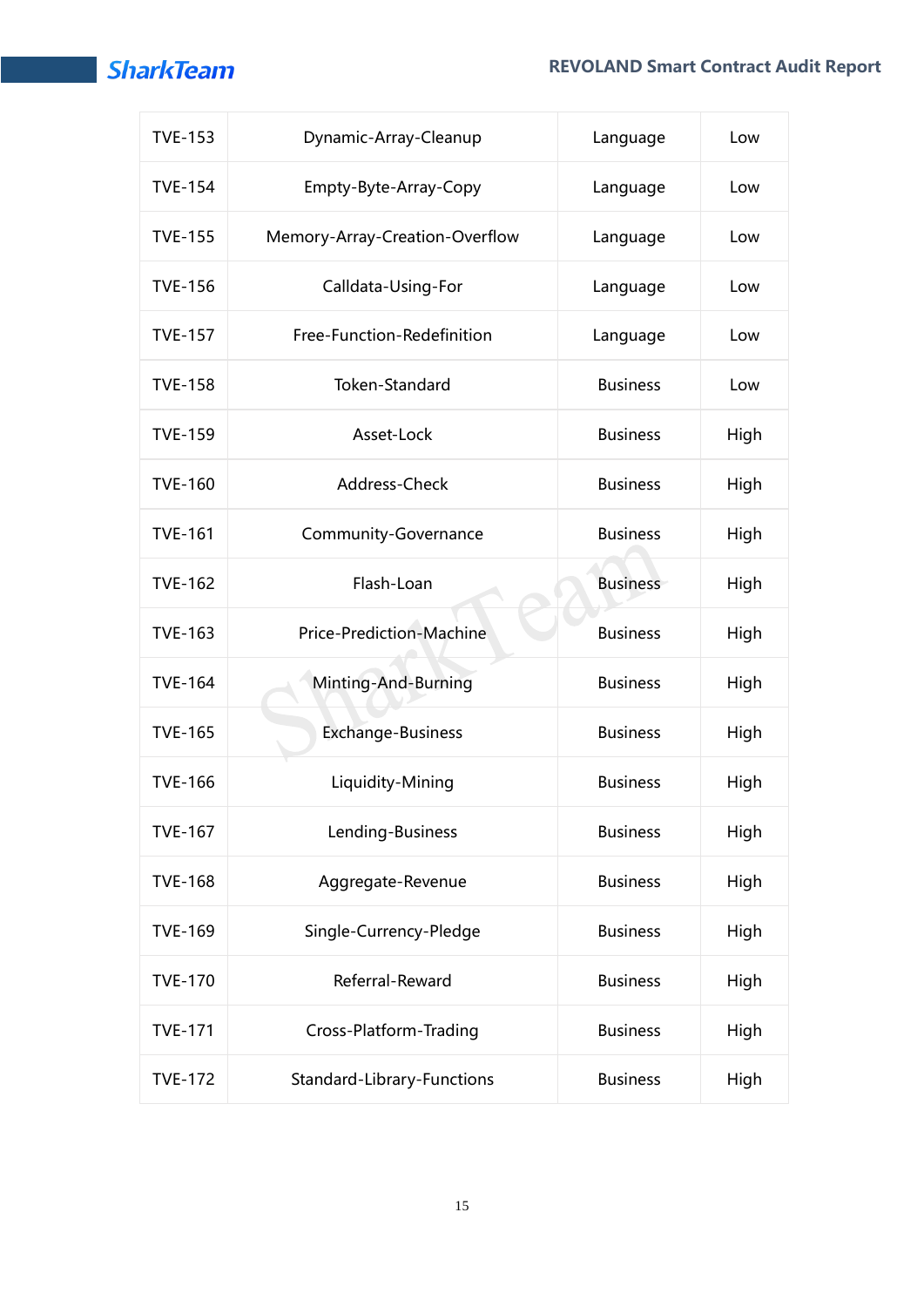## **Appendix B: Vulnerability Severity Classification**

The nature of vulnerabilities is unintentional and unexpected security flaws or risks, which can be divided into four threat levels: High, Medium, Low and Info. The classification is mainly based on the impact, likelihood of utilization and other factors.

The impact is defined mainly according to the three dimensions of confidentiality, integrity and availability;

The likelihood of utilization is defined mainly according to three dimensions:

attack vector, attack complexity and authentication.

| <b>Impact</b><br><b>Likelihood</b> | critical            | high                  | medium                | <b>low</b>          |
|------------------------------------|---------------------|-----------------------|-----------------------|---------------------|
| low                                | $\blacksquare$ High | <b>High</b>           | $\blacksquare$ Medium | $\blacksquare$ Low  |
| medium                             | <b>High</b>         | $\blacksquare$ Medium | $\blacksquare$ Low    | $\blacksquare$ Low  |
| high                               | Medium              | $\blacksquare$ Low    | $\blacksquare$ Low    | $\blacksquare$ Info |
| Ex-high                            | $\blacksquare$ Low  | $\blacksquare$ Low    | $\blacksquare$ Info   | $\blacksquare$ Info |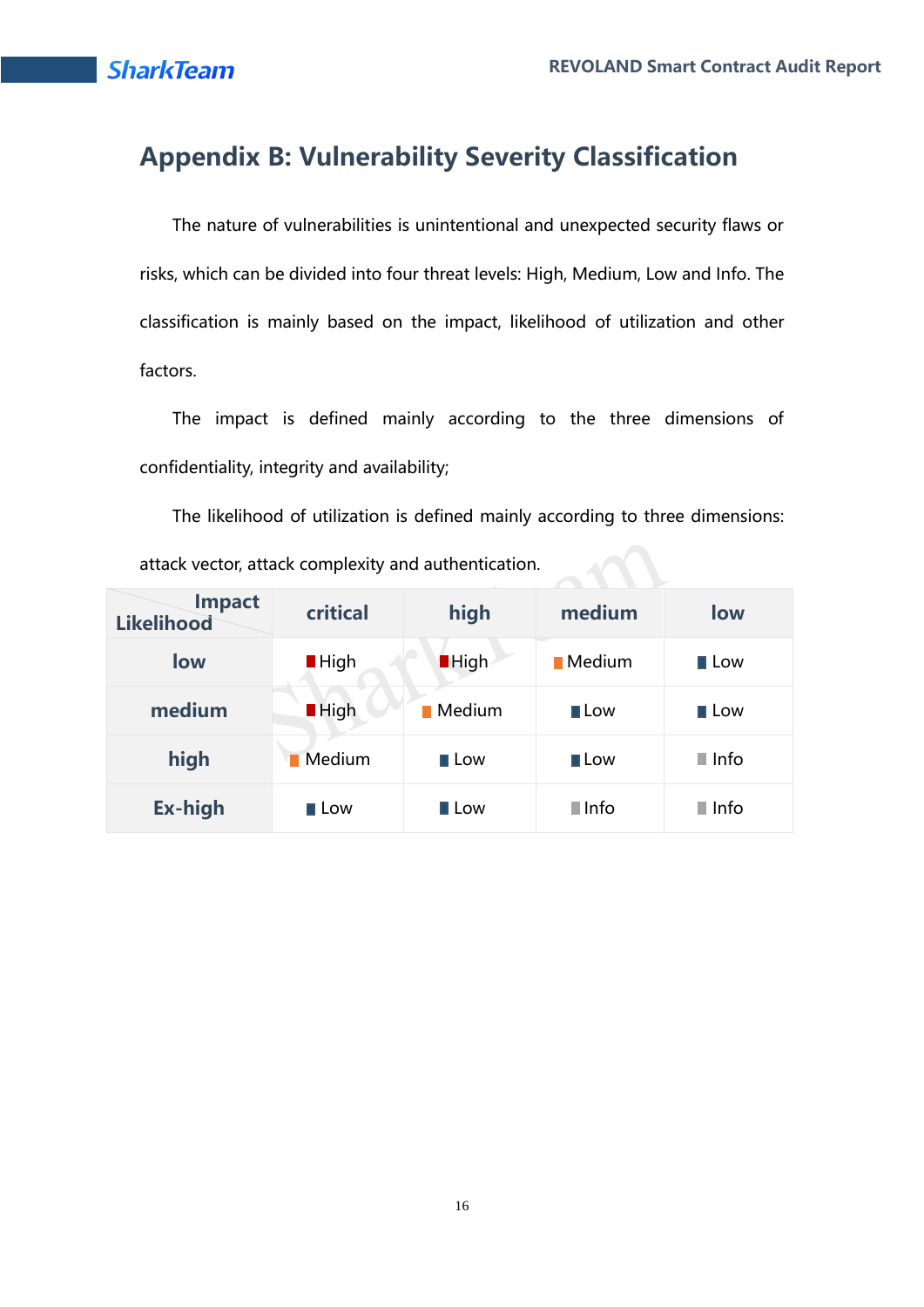## **Disclaimer**

SharkTeam has tried the best to ensure the accuracy and reliability of the content when writing this report, but SharkTeam will not be responsible for the loss and damage caused by the omission, inaccuracy or error in this report. The safety audit analysis and other contents of this report are based on the materials provided by the project team. This audit only focuses on the audit items provided in this report, and other unknown security vulnerabilities are not within the scope of this audit. SharkTeam cannot determine the security status of facts that appear or exist after the report. SharkTeam is not responsible for the background or other circumstances of the project.

The content, services and any resources involved in this report cannot be used as the basis for any form of investment, taxation, law, and supervision, and there is no relevant responsibility.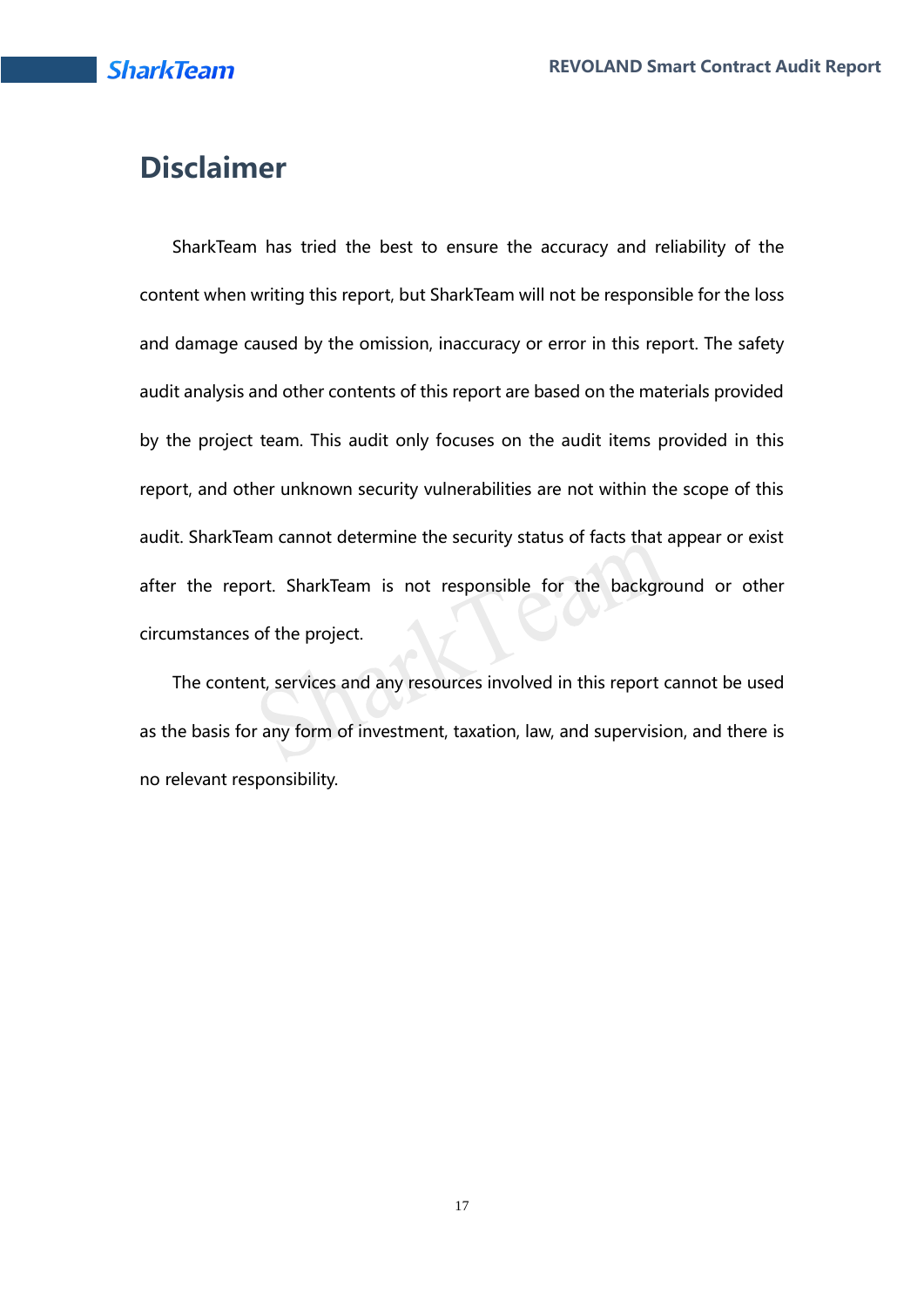## **About SharkTeam**

SharkTeam, a leading blockchain security service team, offers smart contract audit services for developers. To satisfy the demands of different clients, the smart contract audit services provide both manual auditing and automated auditing. It implements almost 200 auditing contents that cover four aspects: high-level language layer, virtual machine layer, blockchain layer, and business logic layer, ensuring that smart contracts are completely guaranteed and Safety.

SharkTeam composes of members with many years of cyber security experiences, proficient in the underlying theories of blockchain and smart contracts, and we also provide comprehensive services including threat modeling, smart contract auditing, emergency response, etc.